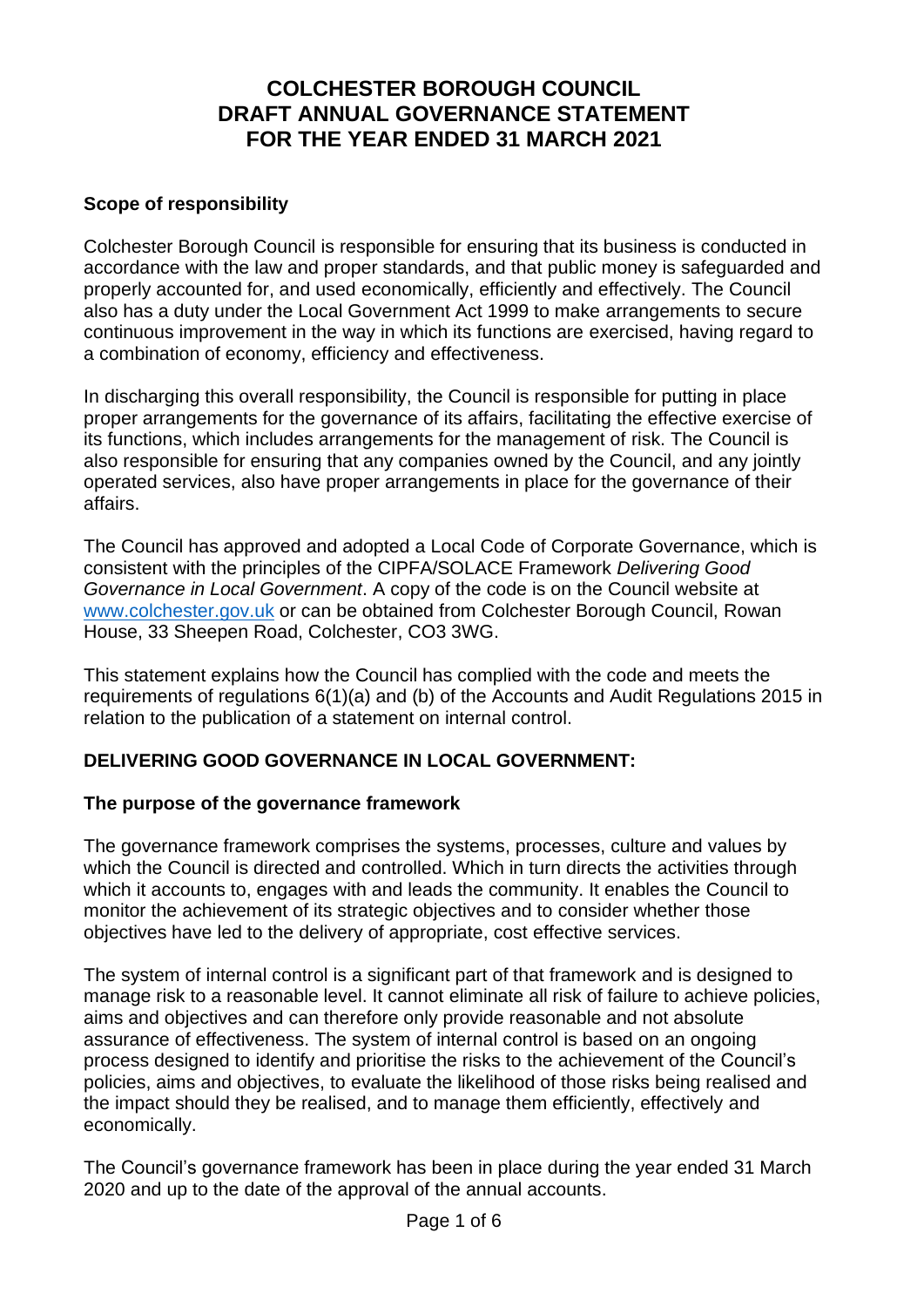### **Elements of the Framework**

The framework consists of comprehensive processes that each ensure that the Council complies with the principals of good governance. These include:

- ➢ **The Strategic Plan** which identifies and communicates the Council's vision of its purpose and intended outcomes for citizens and service users. This is supported by an action plan that is updated annually.
- ➢ **The Strategic Risk Register** which reflects the objectives of the Strategic Plan and identifies the implications for the Council's governance arrangements.
- ➢ **The Constitution** This is the fundamental basis of the Council's governance arrangements and includes:
	- Defining and documenting the roles and responsibilities of the executive, nonexecutive, scrutiny and officer functions, with clear delegation arrangements and protocols for effective communication.
	- Reviewing and updating procedure rules, financial procedure rules, a scheme of delegation and supporting procedure notes / manuals, which clearly define how decisions are taken.
	- The Policy Framework which includes the documents relating to Corporate Governance including:
		- o The Local Code of Corporate Governance.
		- o A risk management strategy detailing processes and controls required to manage risks.
		- o The Anti-Fraud and Corruption Policy
	- The Ethical Framework which includes documents relating to standards of conduct and good practice which include:
		- o A code of conduct which defines the standards of behaviour for all Members.
		- o Planning procedures Code of Practice
		- o Protocol on Member/Officer Relations
		- o Media Protocol
		- o Monitoring Officer Protocol
		- o Chief Finance Officer Protocol
		- o Resources Protocol
		- o A whistle blowing policy for receiving and investigating complaints from the public and staff.
		- o Gifts and Hospitality Guidance
- ➢ **The Chief Finance Officer Protocol** sets out the responsibilities to conform with the governance requirements of the CIPFA statement on the Role of the Chief Financial Officer in Local Government (2016).
- ➢ **The operation of a Governance and Audit Committee** which undertakes the core functions of an audit committee, as identified in CIPFA's document 'Audit Committees – Practical Guidance for Local Authorities'. It also acts as the 'client' committee scrutinising the performance of the Colchester Commercial (Holdings) Limited and its subsidiary companies.
- ➢ **The operation of a Scrutiny Panel** to ensure that the actions of the Cabinet accord with the policies and budget of the Council, monitor the financial performance of the Council, link spending proposals to the Council's policy priorities and review progress and to review decisions of the Cabinet via the call-in procedure.
- ➢ **A performance management system** for all officers that identifies key objectives and development needs.
- ➢ **A member training and development programme**.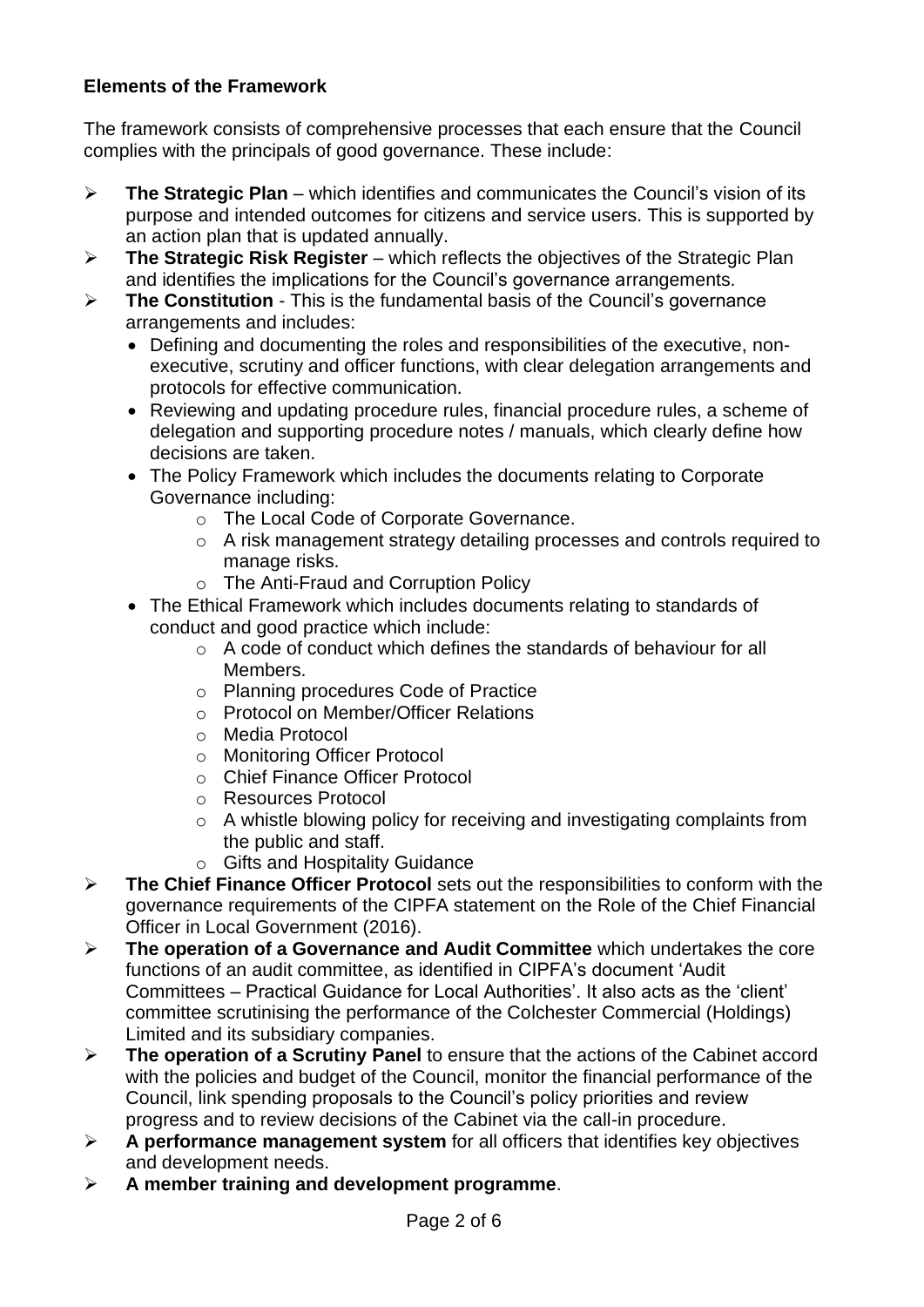- ➢ **A communications strategy** which establishes clear channels of communication with all sections of the community and other stakeholders, ensuring accountability and encouraging open consultation.
- ➢ **Treasury management practices and policies**

The post of the Section 151 Officer for Colchester Borough Council was held permanently by the Strategic Finance Manager until February 2019, when they ceased working for the Council. An interim Section 151 Officer has been appropriately appointed by full Council to fill the role, until a suitable permanent replacement can be made. The arrangements in place ensured that the Council's financial management arrangements conformed with the governance requirements of the CIPFA statement on the Role of the Chief Financial Officer in Local Government (2016).

# **DELIVERING GOOD GOVERNANCE IN LOCAL GOVERNMENT:**

## **Review of effectiveness**

The Council has responsibility for conducting, at least annually, a review of the effectiveness of its governance framework including the system of internal control. The review of effectiveness is informed by the work of the senior managers within the Council who have responsibility for the development and maintenance of the governance environment, the Internal Audit Annual Report, and also by comments made by the external auditors and other review agencies and inspectorates including the Local Government and Social Care Ombudsman, the Information Commissioner's Office, Equal Opportunities Commission, Lexcel, Investors In People, the Vehicle Inspectorate, DEFRA, East England Tourist Board and the Office of Surveillance Commissioners.

As well as the annual review, the governance and control frameworks are maintained and reviewed by a series of comprehensive processes throughout the year. These include:

- ➢ **A robust Internal Audit function** where the planned work is based on identified key systems and risk areas. The Council's Internal Audit Service arrangements conform to the governance requirements and core responsibilities of the *CIPFA Statement on the Role of the Head of Internal Audit in Public Service Organisations (2010).* The services' compliance with the Public Sector Internal Audit Standards was independently assessed and verified in November 2016.
- ➢ **An embedded reporting system** for both internal and external audit issues that ensures that senior managers and members are fully briefed on key issues, which includes regular reporting to the Governance and Audit Committee.
- ➢ **A comprehensive risk management process** that ensures the key risks across the Council, both operational and strategic, are captured and reported to senior officers and Members.
- ➢ **The reports of the Chief Financial Officer** to Members and the senior management team including financial assessments of key projects and decisions.
- ➢ **Reporting of key performance issues** to the Scrutiny Panel.
- ➢ **A comprehensive budget monitoring process** that is reported monthly to senior managers.
- ➢ **A defined Monitoring Officer role** which sets out responsibility for ensuring all decisions comply with statutory requirements and are lawful.

The significant control issues found during the review are highlighted in the table at the end of the statement.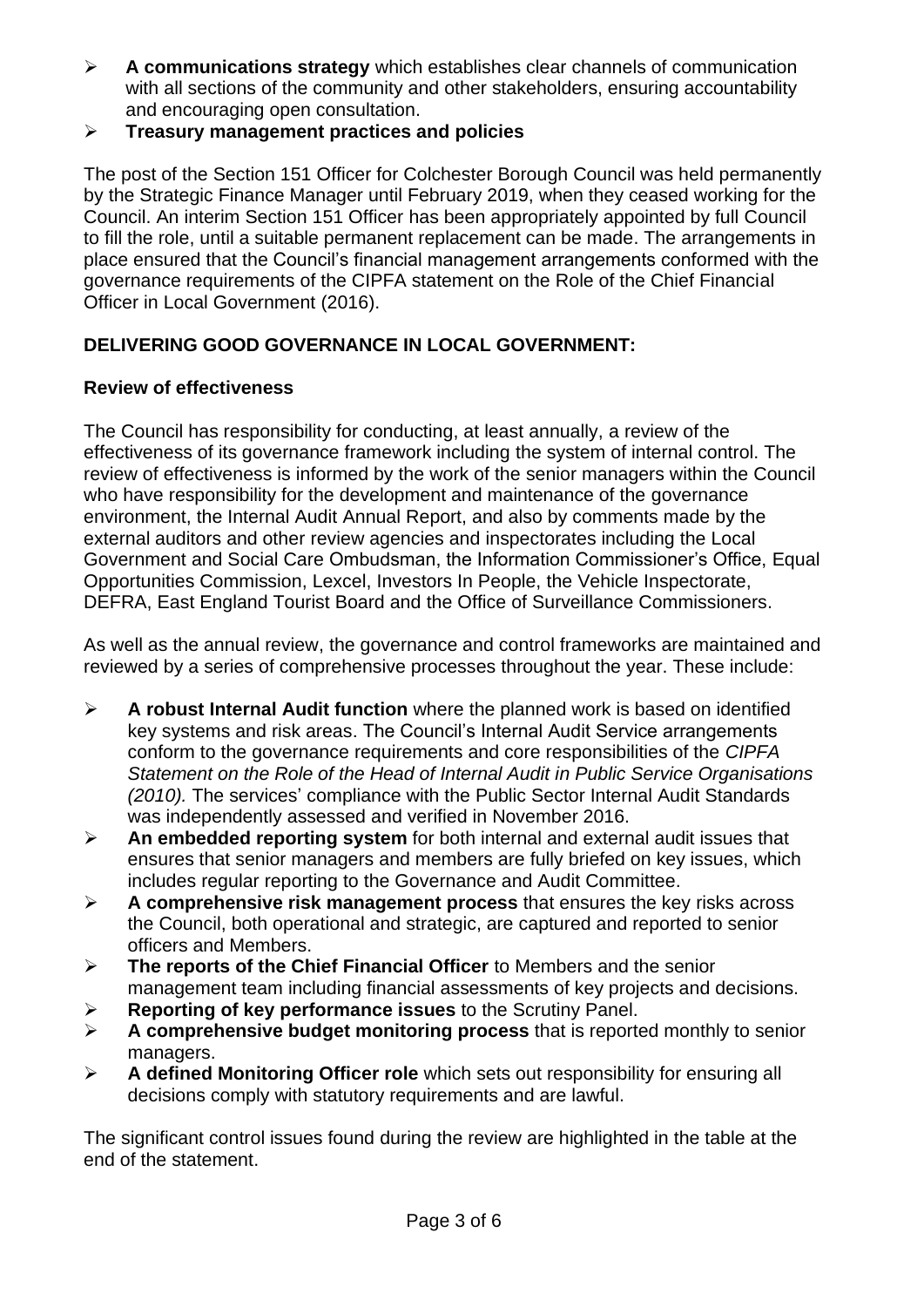The Covid-19 pandemic had a significant impact on the Council during the financial year, and rapid changes to systems and processes were required to be able to respond to changes in legislation, development of Coronavirus support services (such as business support grants) and to continue to deliver existing services. It was acknowledged that to be able to respond so rapidly it was not always possible to verify that all control arrangements were embedded in processes, prior to their implementation.

However, the audit programme for 2020/21 was adjusted early in the year and several audits were added to assess the Council's response to the pandemic. These included an overall assessment as well as reviews of payment processes and support functions. Overall, the audits demonstrated that even with the rapid implementation of new and changed systems, there were no governance concerns, with systems of control working appropriately.

The pandemic continues to have an impact on the Council's working arrangements and appropriate audit reviews will be programmed in for the foreseeable future.

### **Effectiveness of Other Organisations**

The Council owns six companies:

- Colchester Borough Homes (CBH) which was created in 2003,
- Colchester Community Stadium Limited (CCSL) created in 2007
- Colchester Commercial (Holdings) Limited (CCHL), and its three subsidiary companies –
	- o Colchester Amphora Trading Limited,
	- o Colchester Amphora Energy Limited and
	- o Colchester Amphora Housing Limited.

It also leads two joint (with other local authorities) services:

- Colchester & Ipswich Museums Service (CIMS)
- North Essex Parking Partnership (NEPP)

As these are limited companies there is no requirement for them to produce Governance Statements in this format. However, it is recognised by the Council, that it is essential for these companies to operate effective governance procedures to ensure appropriate and cost-effective service provision and protection of Council assets.

Whilst CBH is an 'arms-length' company it is still necessary for the Council to ensure that it operates effectively to ensure that it provides an effective and economical service to housing tenants and that the Council's asset, the housing stock, is adequately protected. CBH have produced their own annual governance review that has been shared with the Council. There were no significant control weakness identified during the year that are required to be included in this statement.

A review of the management arrangements for CCSL was carried out as part of the preparation of this statement. Whilst CCSL is an 'arms-length' company it is still necessary for the Council to ensure that it operates effectively to ensure that it can make the necessary loan repayments to the Council and that the Council's asset, the stadium, is adequately protected. There were no significant control weakness identified during the year that are required to be included in this statement.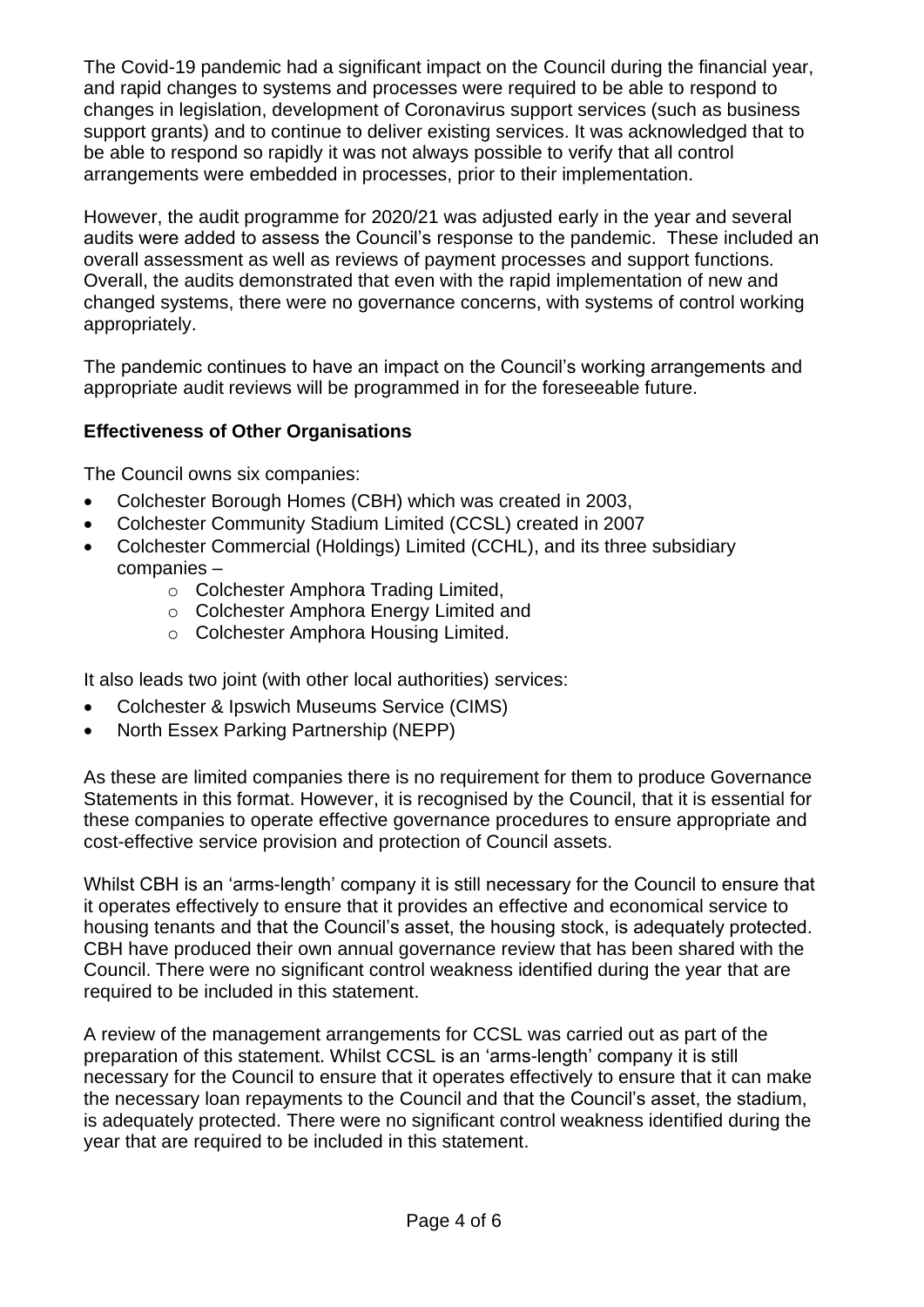The CCHL group was created to enable a more commercial approach to be taken to delivering revenue generating Council services and to develop innovative options for new services in the future, such as a heat exchange system for the Borough. Whilst the CCHL group are operating in a commercial environment, and therefore can take a different approach to service delivery, they are still delivering services on the Council's behalf. Therefore, it is necessary to ensure that it operates effectively to deliver the best possible outcomes for the Council. The activities of CCHL are monitored through the Council's Internal Audit programme and reported to the Council's Governance and Audit Committee. There were no significant control weaknesses, specific to CCHL, during 2020/21, that need to be included in this statement.

The Council is the lead partner in the Colchester & Ipswich Museum Service. Due to the nature of the arrangement, the joint museum service conducts its own annual governance review which includes an assessment of internal control. Therefore, it is not intended to include any details relating to this service within this statement.

The North Essex Parking Partnership was created on 1 April 2011, with the Council as the lead partner. The partnership conducts its own annual governance review which includes an assessment of internal control. Therefore, it is not intended to include any details relating to the service within this statement.

### **Internal Audit Opinion**

From the work undertaken in 2020/21, Internal Audit has provided reasonable assurance that the system of internal control that has been in place at the Council for the year ended 31 March 2021 accords with proper practice. This is excepting any details of significant internal control issues as documented hereafter. It is also the opinion of Internal Audit that the Council's corporate governance framework complies with the best practice guidance on corporate governance issued by CIPFA/SOLACE.

### **Review of Actions from 2019/20 Statement**

There were three actions included in the Annual Governance Statement for 2019/20:

- Procurement / Purchasing
- IT Social Media
- Payment Controls

An independent review of the Council's strategic approach to procurement was commissioned and a procurement board was set up to steer the implementation of the recommendations. Social value and environmental impacts have been included in the procurement process and record keeping has been moved to an accessible site.

A follow up of the Social Media audit showed that the recommended control improvements had been implemented, including strengthening of password controls, completion of a business needs assessment for new social media platforms, use of external monitoring tools, inclusion of social media in the Information Security Policy and regular training of officers responsible for the social media accounts.

The payment controls audit identified concerns relating to the possibility of payment files being amended after authorisation, officers having more than one level of authorisation, weak password controls and the ability for payment runs to be authorised by only one officer. The recommended changes have now been implemented to resolve these concerns.